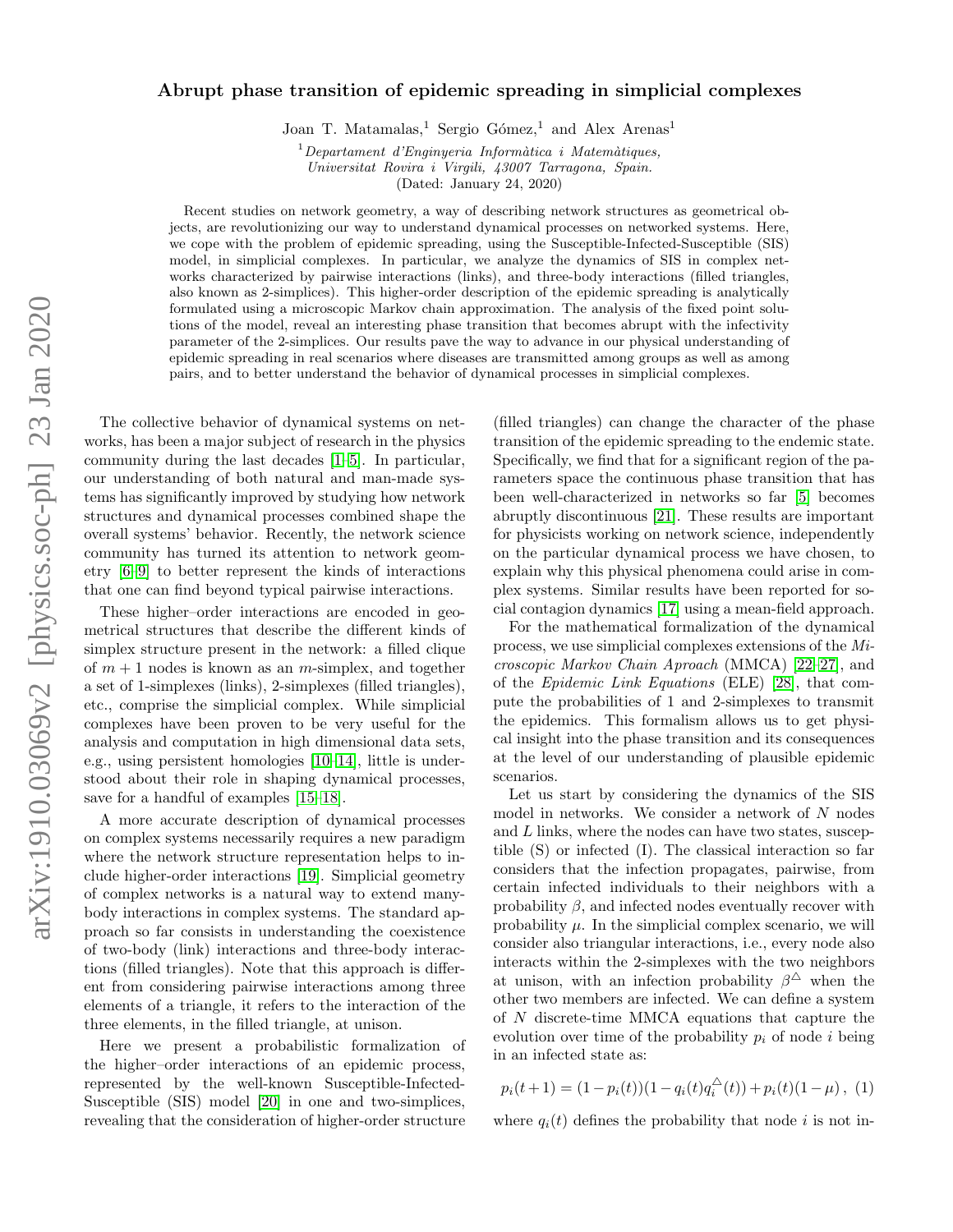fected by any pairwise interaction with its neighbors,

$$
q_i(t) = \prod_{j \in \Gamma_i} (1 - \beta p_i(t)), \qquad (2)
$$

and  $q_i^{\Delta}(t)$  is the probability that node i is not infected by any of its interactions at the 2-simplicial level,

$$
q_i^{\triangle}(t) = \prod_{j,\ell \in \triangle_i} \left(1 - \beta^{\triangle} p_j(t) p_\ell(t)\right) . \tag{3}
$$

Here,  $\Gamma_i$  and  $\Delta_i$  represent the sets of 1 and 2-simplexes containing node i, respectively.

The system of equations Eq. [\(1\)](#page-0-0) updates the probability of a node  $i$  being infected as the probability of being susceptible at time  $t$  and becoming infected by some neighbor, or some group of neighbors in a triangle (first term on the r.h.s. of the equation), or the probability that node  $i$  was already infected at time  $t$  and it does not recover. This system of equations is a contraction map  $T_{\beta,\beta^{\Delta},\mu} : \vec{p}(t) \to \vec{p}(t+1)$  for every value of the parameters, and then the existence of fixed points is guaranteed by the Banach fixed point theorem [\[29\]](#page-4-14). We can solve the system by iteration. A naïve approximation of Eq. [\(1\)](#page-0-0) is the homogeneous assumption in which all nodes have the same degree  $(k)$ , belong to the same number of 2-simplexes  $(k^{\triangle})$ , and have the same probability of being infected  $(p_i(t) = p(t))$ . Expanding up to second order in p, and developing the equation at the stationary state  $(p(t) = p)$ , it reveals the structure responsible for the abrupt transitions we could foresee:

<span id="page-1-1"></span>
$$
(1-p) [\beta kp + (\beta^{\triangle} k^{\triangle} - \beta^2 k(k-1)/2) p^2] - \mu p = 0. (4)
$$

This 3rd-order algebraic equation has a trivial solution,  $p = 0$ , and two more roots, that depending on the parameters, provides up to two additional physical solutions with  $p \in (0, 1]$ . For the parameters with three physical solutions, the stability analysis shows that the middle one is unstable, thus being responsible of the abrupt transitions, see Figure [1.](#page-1-0) This result is equivalent to that obtained in [\[17\]](#page-4-10).

Note, however, that Eq. [\(1\)](#page-0-0) and in turn Eq. [\(4\)](#page-1-1) carries the implicit assumption that the probability of being infected by one neighbor is independent on the probability of being infected by any other neighbor. This assumption is a mean-field approximation, whose validity is severely compromised in the current scenario, where we account for the infectivity in triads, and hence neighbors are unlikely to be independent.

To palliate the previous limitation, we can define the simplicial epidemic model at a level of links using a system of 3L equations. The size of this system is very large compared to the previous MMCA system of  $N$  equations at the level of nodes; however, we can simplify the model to a system of  $L + N$  equations if we consider the constrains imposed by the probabilistic model, i.e., the node



<span id="page-1-0"></span>FIG. 1. Phase diagram of the mean-field approximation detailed in Eq. [\(4\)](#page-1-1). We consider a network with average degree  $\langle k \rangle = 12$ , an average number of triangles that each node is part of  $\langle k^{\triangle} \rangle = 5$ , a recovery probability  $\mu = 0.2$ , and two different infection probabilities through ternary interactions,  $\beta^{\triangle} = 0.0$  (top) and  $\beta^{\triangle} = 0.1$  (bottom). Solid lines represent stable solutions and dashed lines depict unstable solutions to Eq. [\(4\)](#page-1-1). The dotted area represents the region of parameters that enables a convergence to an endemic stable state from below.

marginal probabilities have to be the same regardless the link that we consider to compute them. These restrictions read as follows: for a link connecting nodes  $i$ and  $j$ , the probability of a node  $i$  to be in the susceptible state is  $P_i^S = P_{ij}^{SS} + P_{ij}^{SI}$ , where  $P_{ij}^{SS}$  is the joint probability of node  $i$  being susceptible and node  $j$  being susceptible, and  $P_{ij}^{SI}$  is the joint probability of node i being susceptible and node  $j$  being infected. Equivalently  $P_i^I = P_{ij}^{II} + P_{ij}^{IS}$ . Wrapping up these restrictions we can write the Epidemic Link Equations, ELE [\[28\]](#page-4-13), for the simplicial model, for every node  $i$ , as

<span id="page-1-2"></span>
$$
P_i^I(t+1) = (1 - P_i^I(t))(1 - q_i(t)q_i^{\triangle}(t)) + P_i^I(t)(1 - \mu), \tag{5}
$$

where  $q_i(t)$  defines the probability that node i is not infected by any pairwise interaction with its neighbors,

$$
q_i(t) = \prod_{j \in \Gamma_i} \left( 1 - \beta \frac{P_{ij}^{SI}(t)}{P_i^S(t)} \right), \tag{6}
$$

and  $q_i^{\Delta}(t)$  is the probability that node i is not infected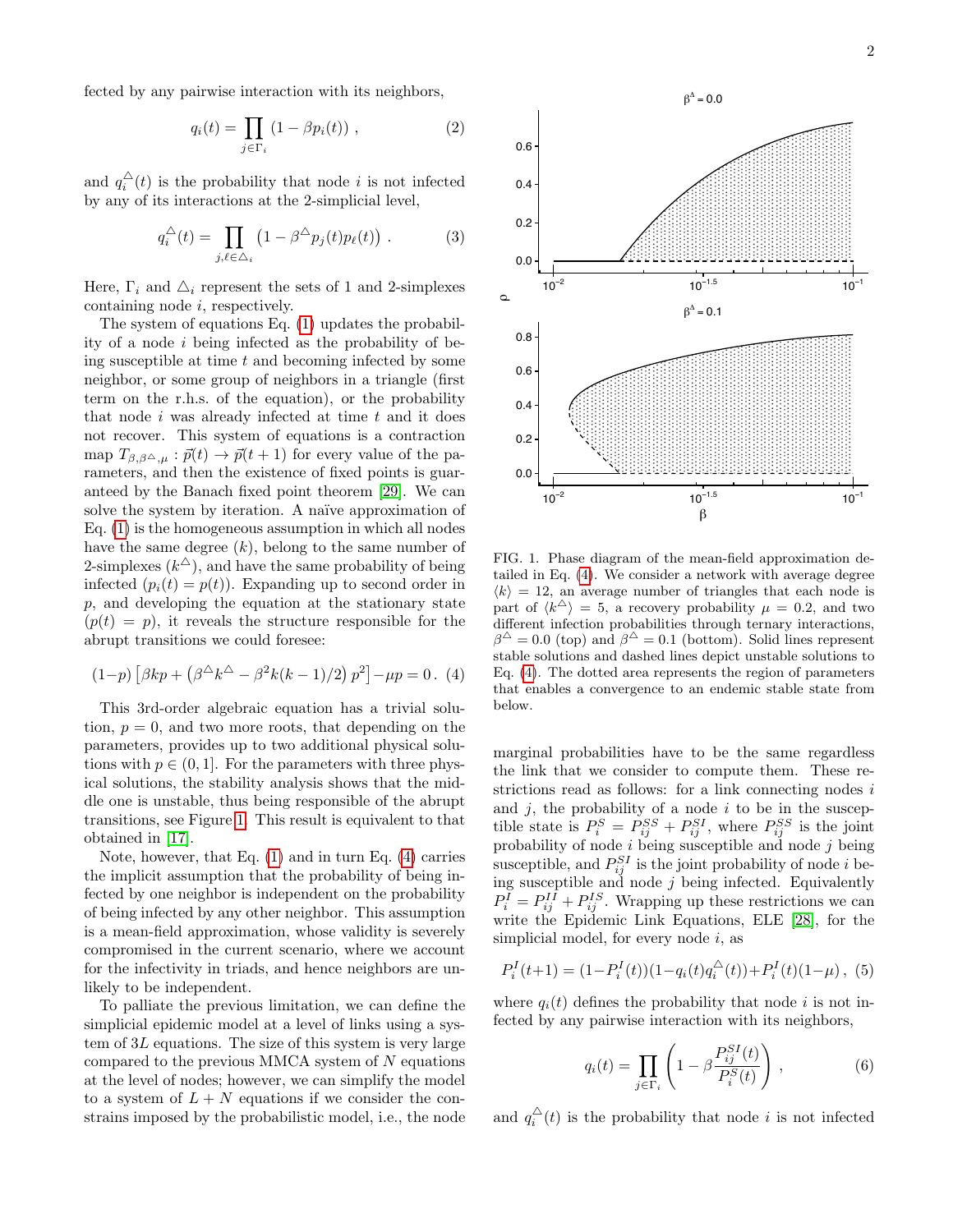

<span id="page-2-2"></span>FIG. 2. Schematic representation of the contribution of different interactions to the joint probability between the states of node  $i$  and node  $j$ , through node  $i$ . Black solid lines account for direct interactions between node  $i$  and its neighbors. The checked pattern area represents a 2-simplex interaction with node  $i$  where node  $j$  is not participating, and the dotted pattern areas represent 2-simplex interactions with node  $i$  where node  $j$  is participating. All these contributions participate in Eqs.  $(9)$  to  $(11)$ , respectively.

by any of the interactions at the 2-simplicial level,

$$
q_i^{\triangle} = \prod_{j,r \in \triangle_i} \left( 1 - \beta^{\triangle} \frac{P_{ijr}^{SII}(t)}{P_i^S(t)} \right). \tag{7}
$$

Note that, to write down the previous equations, we have made use of Bayes' theorem, substituing the conditional probabilities  $P_{ji}^{I|S}$  of node j to be infected knowing that node  $i$  is susceptible, by the joint probability  $P_{ij}^{SI}/P_i^{S}$ ; equivalently, for the 2-simplicial terms,  $P_{jri}^{II|S}$  =  $P_{ijr}^{SII}/P_i^S$ .

The system still requires of L equations, one for every link, that account for the probability of having a link connecting two nodes in the infected state II, transitioning from the four possible states SS, SI, IS, II. It reads

<span id="page-2-3"></span>
$$
P_{ij}^{II}(t+1) = P_{ij}^{SS}(t) \left(1 - q_{ij}(t)q_{ij}^{\triangle}(t)\right) \left(1 - q_{ji}(t)q_{ji}^{\triangle}(t)\right) +
$$
  
+ 
$$
P_{ij}^{SI}(t) \left(1 - (1 - \beta)q_{ij}(t)u_{ij}^{\triangle}(t)q_{ij}^{\triangle}(t)\right) (1 - \mu) +
$$
  
+ 
$$
P_{ij}^{IS}(t) \left(1 - (1 - \beta)q_{ji}(t)u_{ji}^{\triangle}(t)q_{ji}^{\triangle}(t)\right) (1 - \mu) +
$$
  
+ 
$$
P_{ij}^{II}(t) (1 - \mu)^{2},
$$
 (8)

where we have used: the probability of node  $i$  not being infected by any neighbor different from  $j$  through a link,

<span id="page-2-0"></span>
$$
q_{ij}(t) = \prod_{\substack{r \in \Gamma_i \\ r \neq j}} \left( 1 - \beta \frac{P_{ir}^{SI}(t)}{P_i^S(t)} \right) ; \tag{9}
$$



<span id="page-2-5"></span>FIG. 3. Incidence of the epidemic  $\rho$  as function of infection probability  $\beta$  on a random network of  $N = 2000$  nodes. The connectivity of the network and the epidemic parameters are the same as those specified in Figure [1.](#page-1-0) The incidence has been analytically computed using ELE (solid line), MMCA (dashed line) and the mean-field approximation (dotted line). Results obtained from Monte Carlo simulations, performed using the quasistationary approach [\[33\]](#page-4-15), are depicted by solid dots.

the probability of node  $i$  not being infected by any 2simplex not containing node  $j$ ,

<span id="page-2-4"></span>
$$
q_{ij}^{\triangle}(t) = \prod_{\substack{r,\ell \in \triangle_i \\ r \neq j}} \left(1 - \beta^{\triangle} \frac{P_{ir\ell}^{SII}(t)}{P_i^{S}(t)}\right); \tag{10}
$$

and the probability of node  $i$  not being infected by any 2-simplex contatining node  $j$ ,

<span id="page-2-1"></span>
$$
u_{ij}^{\triangle}(t) = \prod_{r \in \triangle_{ij}} \left( 1 - \beta^{\triangle} \frac{P_{ijr}^{SII}(t)}{P_{ij}^{SI}(t)} \right) . \tag{11}
$$

See an illustration of the different contributions to Eqs.  $(9)$  to  $(11)$  in Figure [2.](#page-2-2) To solve the system of Eqs. [\(5\)](#page-1-2) and [\(8\)](#page-2-3), we still need a closure for the ternary joint probabilities  $P_{ijr}^{SII}$  found in Eqs.[\(10\)](#page-2-4) and [\(11\)](#page-2-1). To break the hierarchy of clusters produced by these terms we must rely on approximations. The classical pair approximation in statistical physics [\[30\]](#page-4-16), also used in the context of epidemics by Mata and Ferrerira [\[31\]](#page-4-17), would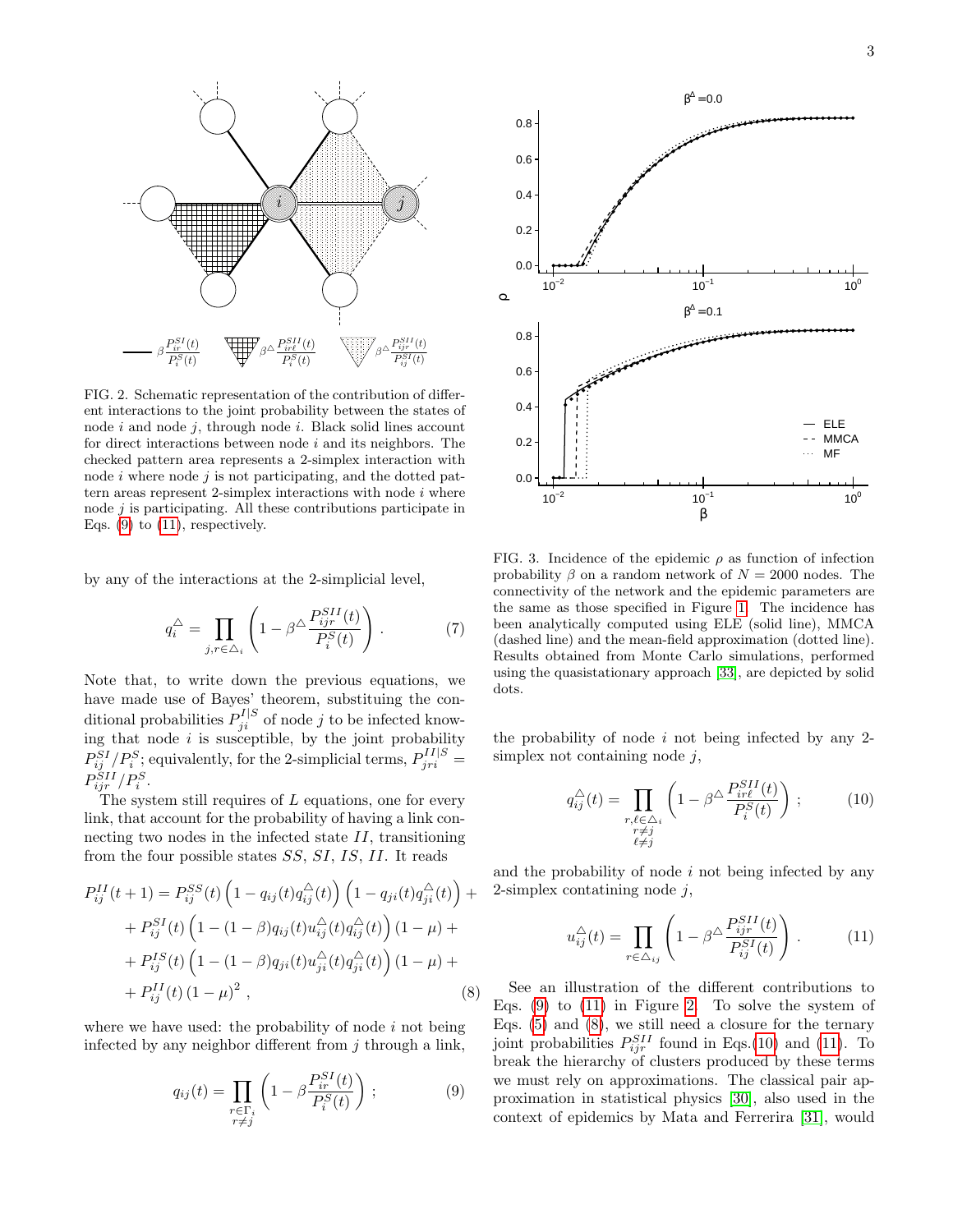

<span id="page-3-1"></span>FIG. 4. Incidence of the epidemic  $\rho$  as function of infection probability  $\beta$  on a random network with  $N = 8000$  nodes, built according to [\[34\]](#page-4-18). The average degree of the network is  $\langle k \rangle = 4$  and the average number of triangles per node is  $\langle k^{\triangle} \rangle = 3$ . The recovery probability is  $\mu = 0.2$ . The incidence has been analytically computed using ELE (solid line), MMCA (dashed line) and the mean-field approximation (dotted line). Results obtained from Monte Carlo simulations, performed using the quasistationary approach [\[33\]](#page-4-15), are depicted by solid dots.

consist in approximating  $P_{ijr}^{SII} \approx P_{ij}^{SI} P_{jr}^{II} / P_j^I$ . However, Cator and Van Mieghem [\[32\]](#page-4-19), propose a different closure  $P_{ijr}^{SII} \approx P_{ij}^{SI} P_r^I$ . The main problem with these proposals in the current scenario is that the symmetry of the elements in the 2-simplexes is broken, and this concurs in a degeneration of solutions. For example, using the second option, we could choose between three different closures for  $P_{ijr}^{SII}$ :  $P_{ij}^{SIP}P_r^I$ ,  $P_{ir}^{SIP}P_j^I$ , or  $P_{jr}^{II}P_i^S$ . Each alternative makes use of one node and one link (the link opposite to the chosen node in the triangle) probabilities, but there is no indication in the structure of which ones should be preferred. To avoid such degeneracies, the closure proposal should be symmetric, and hence our approach consists in the following closure approximation:

$$
P_{ijr}^{SII} = \frac{P_{ij}^{SI} P_{ir}^{SI} P_{jr}^{II}}{P_i^S P_j^I P_r^I}.
$$
 (12)

In this way, all the node and link probabilities of the 2-simplex structures are used, avoiding the asymmetries introduced in the two previous closures, which were designed to handle connected triads of nodes, not necessarily forming triangles as in our current case.

The results of the previous mathematical formulation can now be obtained by fixed point iteration. In Figure [3](#page-2-5) we present the results for homogeneous random networks, when the simplicial structure is not considered  $(\beta^{\triangle}=0)$ , and when 2-simplices are included  $(\beta^{\triangle} \neq 0)$ . We observe that in the second case, when the simplical structure is considered for the higher-order dynamics of the SIS model, the incidence of the epidemics  $\rho = \frac{1}{N} \sum_i P_i^I$  reveals an abrupt transition in all the previous approaches: MMCA, its mean-field version MF, and ELE. Nevertheless, the most accurate approximation when compared with the Monte Carlo simulation of the system, is provided by the epidemic link equations ELE. This is specially crucial when we try to capture the critical point of the transition. Unfortunately, the critical point at which the transition occurs eludes our analytical determination in ELE, given that nor the usual linearization technique [\[22,](#page-4-11) [28\]](#page-4-13), neither the next generation matrix method (NGM) [\[35\]](#page-4-20) provided meaningful results. In Figure [4](#page-3-1) we corroborate our results on heterogeneous (scalefree) networks constructed following the analytical proposal in [\[34\]](#page-4-18). We observe how heterogeneity in degree highlights the differences in the determination of the critical point obtained by ELE, MMCA, and MF.

Summarizing, we have presented the mathematical formulation of the SIS model in simplicial complexes, using a discrete time probabilistic description of the process, in the node approximation MMCA, and in the link approximation ELE. Both descriptions predict an abrupt transition, as well as the stationary homogeneous approximation of the MMCA, the MF. The accuracy of the predictions is largely better for ELE, and reveals that this approximation is extremely useful when dealing with the simplicial geometry of complex networks. For the determination of the critical points of ELE, we think that further analysis using ideas on stability of subsystems [\[36\]](#page-4-21) of 1–simplices and 2–simplices, are a promising line of research. The results are not only important for epidemic spreading, but for any other contagion process that can be described within the probabilistic framework of MMCA.

We acknowledge support by Ministerio de Economía y Competitividad (Grants No. PGC2018-094754-B-C21 and No. FIS2015-71929-REDT), Generalitat de Catalunya (Grant No. 2017SGR-896), and Universitat Rovira i Virgili (Grant No. 2018PFR-URV-B2-41). AA acknowledges also ICREA Academia and the James S. McDonnell Foundation (Grant No. 220020325).

<span id="page-3-0"></span>[1] S. H. Strogatz, Sync: the Emerging Science of Spontaneous Order (Hypernion, 2003).